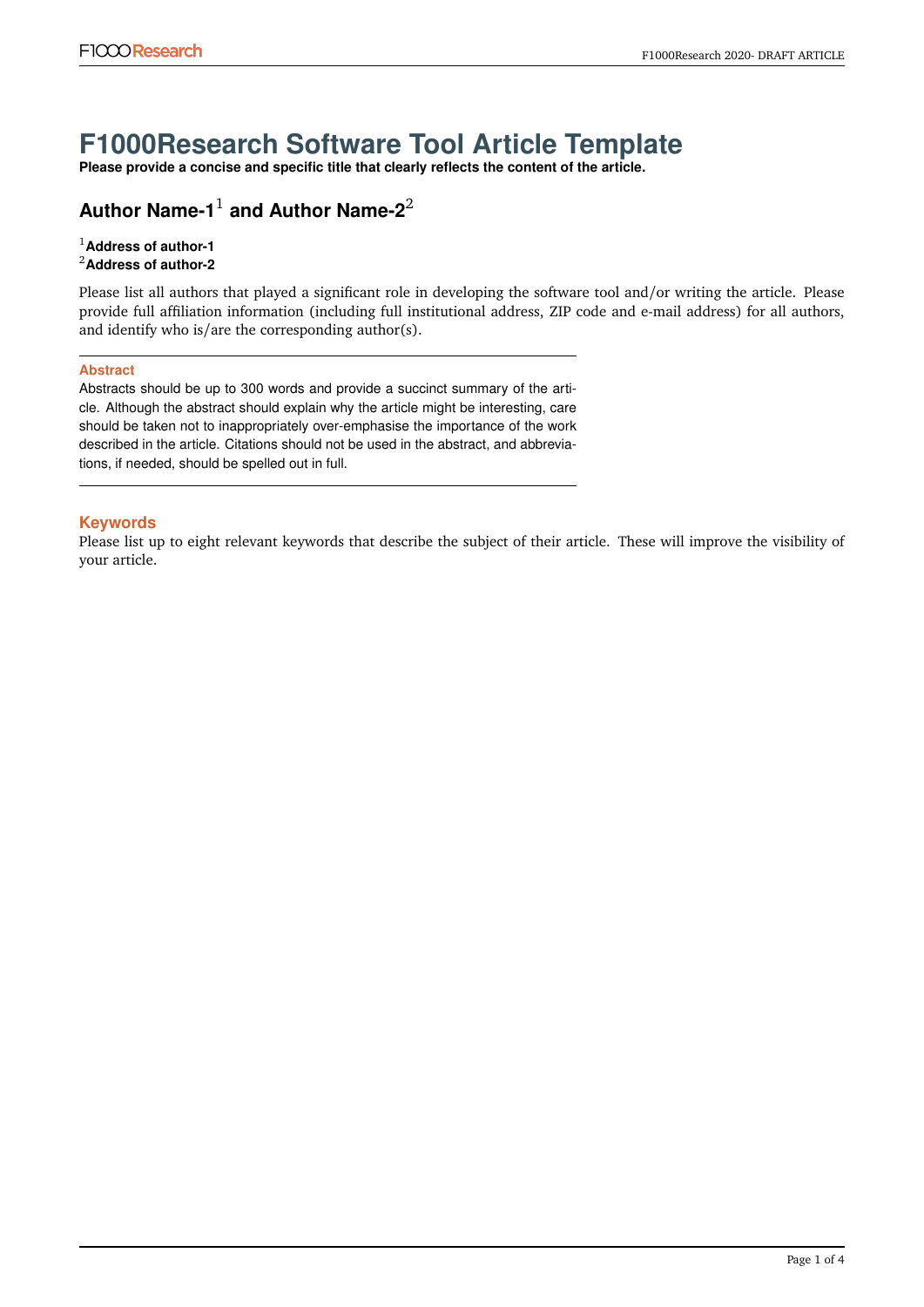#### **Introduction**

The introduction provides context as to why the software tool was developed and what need it addresses. It is good scholarly practice to mention previously developed tools that address similar needs, and why the current tool is needed.

#### **Methods**

#### Implementation

For software tool papers, this section should address how the tool works and any relevant technical details required for implementation of the tool by other developers.

#### **Operation**

This part of the methods should include the minimal system requirements needed to run the software and an overview of the workflow for the tool for users of the tool.

#### **Results**

This section is only required if the paper includes novel data or analyses, and should be written as a traditional results section.

#### **Use Cases**

This section is required if the paper does not include novel data or analyses. Examples of input and output files should be provided with some explanatory context. Any novel or complex variable parameters should also be explained in sufficient detail to allow users to understand and use the tool's functionality. **Data input for use cases must be provided**

#### **Tables**

<span id="page-1-0"></span>Use \table and \tabledata for basic tables. See [Table 1,](#page-1-0) for example.

| Table 1. An example of a simple table with caption. |  |
|-----------------------------------------------------|--|
|-----------------------------------------------------|--|

|         | First name Last Name Grade |     |
|---------|----------------------------|-----|
| John    | Doe                        | 7.5 |
| Richard | Miles                      |     |

#### **Figures**

You can upload a figure (JPEG, PNG or PDF) using the files menu. To include it in your document, use \includegraphics (see the example in the source code below). All figures should be discussed in the article text.

Please give figures appropriate filenames eg: figure1.pdf, figure2.png.

Figure legends should briefly describe the key messages of the figure such that the figure can stand alone from the main text, and avoid lengthy descriptions of the methods. Each legend should have a concise title of no more than 15 words. Please ensure all abbreviations used in your figures and legends are defined to allow them to stand independently from the main body of the text.

If reusing a figure or table from a previous publication, the authors are responsible for obtaining permission from the copyright holder and for the payment of any fees (if applicable). Please include a note in the legend to state that: 'This figure/table has been reproduced with permission from *[include original publication citation]*'.

# X) Researc

Figure 1. Your figure legend goes here; it should be succinct, while still explaining all symbols and abbreviations.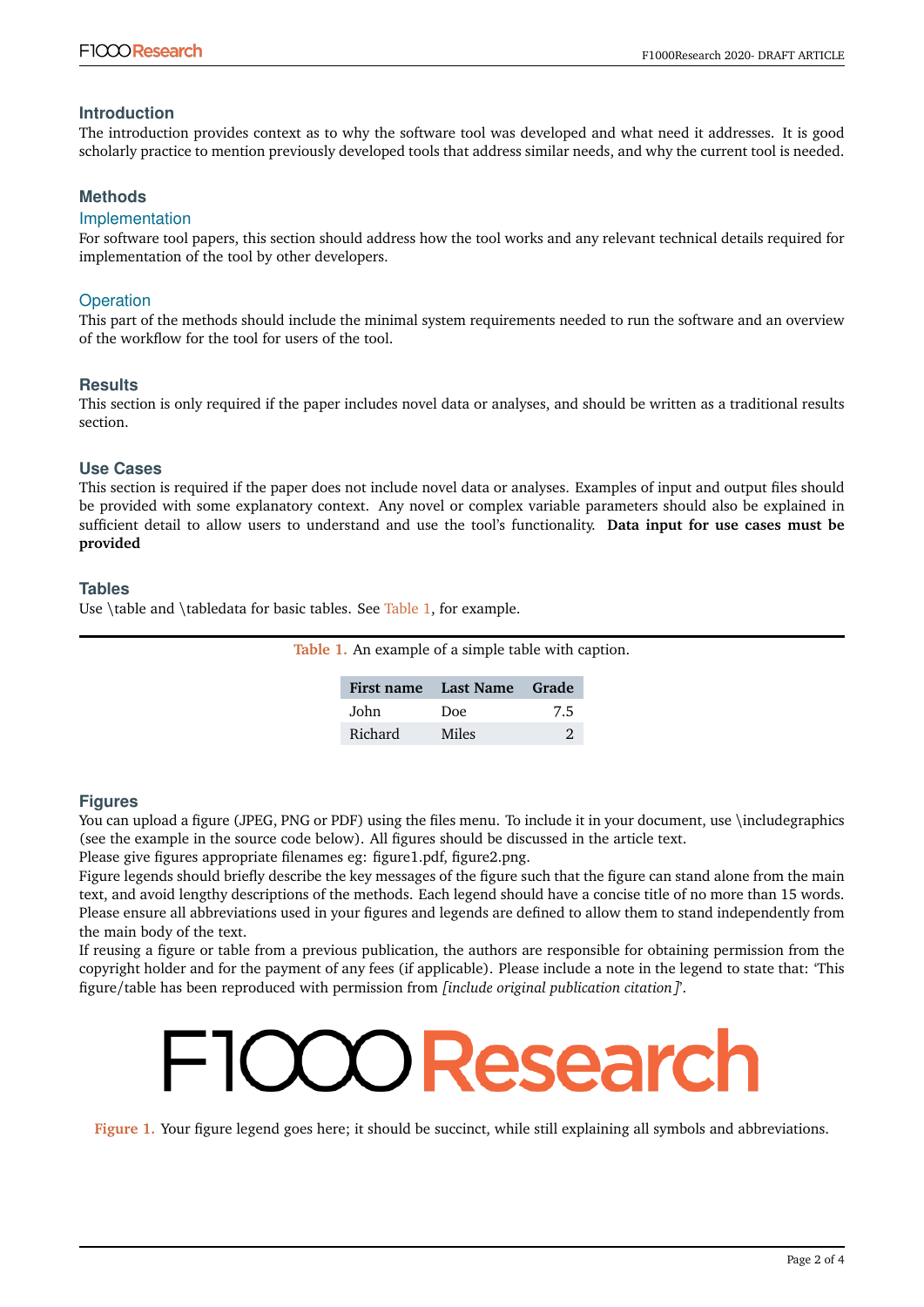#### **Discussion**

This section is only required if the paper includes novel data or analyses, and should be written in the same style as a traditional discussion section. Please include a brief discussion of allowances made (if any) for controlling bias or unwanted sources of variability, and the limitations of any novel datasets.

#### **Conclusions**

This section is only required if the paper includes novel data or analyses, and should be written as a traditional conclusion.

#### **Data availability**

Use this section to provide the raw data that support their findings. Readers should be able to view the raw data, replicate the study, and re-analyse and/or reuse the data (with appropriate attribution). Please take a look at the F1000Research guidelines on [data preparation.](https://www.f1000research.com/for-authors/data-guidelines) Raw data should be uploaded to an approved repository before submission, a list of which can be found on the [data guidelines page.](https://f1000research.com/for-authors/data-guidelines#hosting)

This section should be completed in the following format:

#### Source data

If the data has been published previously, details of the dataset and where it can be accessed should be provided here.

#### Underlying data

This section should detail all novel data collected and used as part of your article. Details of the repository where your data are hosted, a description of the data files and the license under which they are held should be included. See the F1000Research Data Guidelines for more information. The following formatting should be used:

Repository: Manually annotated miRNA-disease and miRNA-gene interaction corpora. https://doi.org/10.5256/repository.4591.d34639.

This project contains the following underlying data:

- Data file 1. (Description of data.)
- Data file 2. (Description of data.)

Data are available under the terms of the Creative Commons Zero "No rights reserved" data waiver (CC0 1.0 Public domain dedication).

#### Extended data

Additional materials that support the key claims in the paper but are not absolutely required to follow the study design and analysis of the results (e.g. questionnaires, supporting images or tables) should be included as extended data. Details of the repository where these materials are hosted, a description of the extended data files and the license under which they are held should be included. See the F1000Research Data Guidelines for more information.

#### **Software availability**

Source code for new software must be made openly and permanently available in a structured repository such as Zenodo (see 'Making Your Code Citable' for more information), and assigned an open license; we strongly encourage the use of an OSS approved license, but will accept other open licenses including Creative Commons. The Software availability section must include the following information:

- Software available from: URL to own website where software can be downloaded from (if available)
- Source code available from: URL to versioning control system (e.g. GitHub)
- Archived source code at time of publication: DOI for archived source code
- License: OSS approved license or other open license

#### **Competing interests**

All financial, personal, or professional competing interests for any of the authors that could be construed to unduly influence the content of the article must be disclosed and will be displayed alongside the article. If there are no relevant competing interests to declare, please add the following: 'No competing interests were disclosed'.